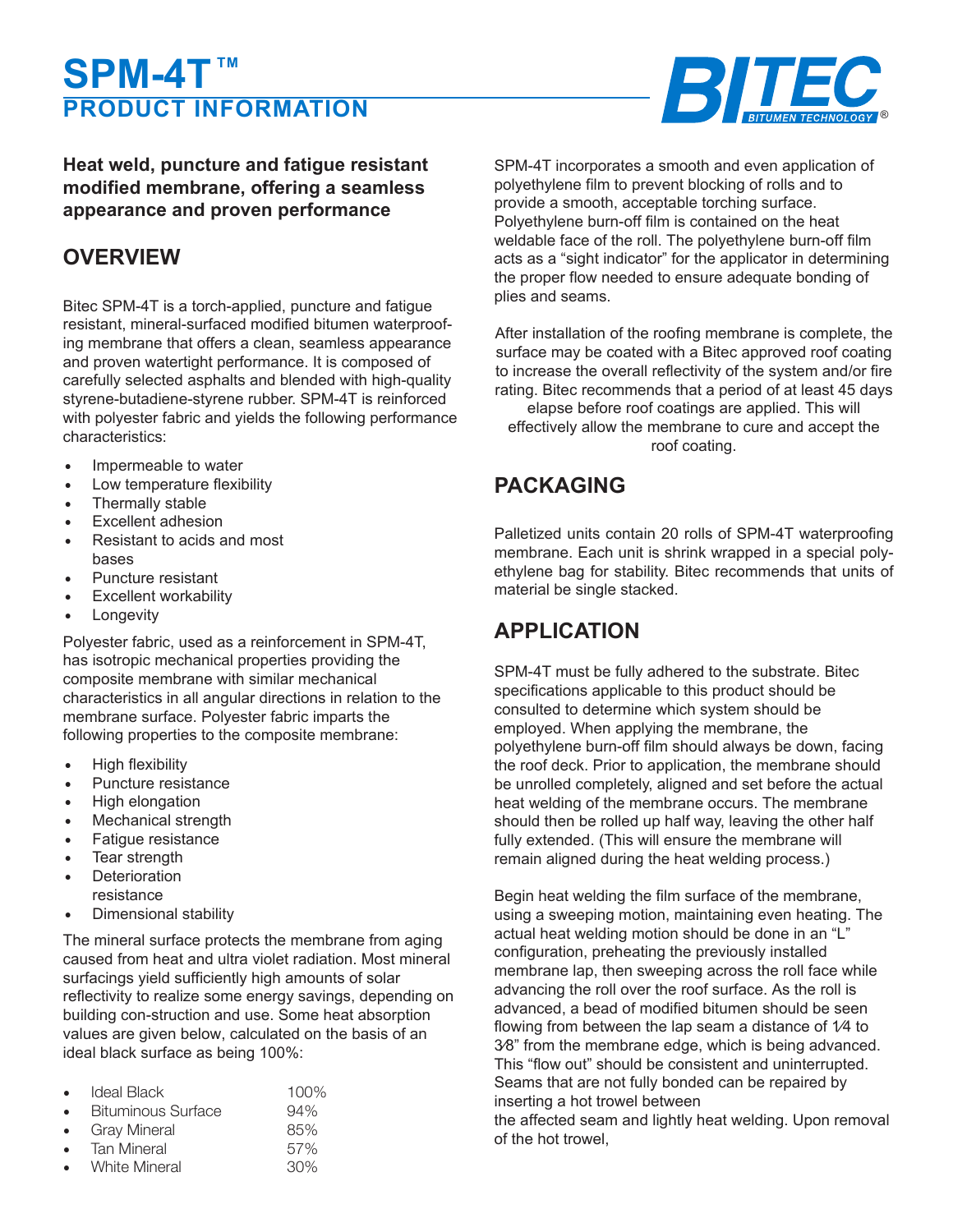# **PRODUCT INFORMATION SPM-4T**™



pressure should be applied to the top ply, forcing the modified bitumen to flow out the desired distance.

All side and end laps should be a minimum of 4 and 6 inches respectively.

Bitec SBS heat welded membranes may not be installed in hot roofing asphalt, cold process adhesives or by mechanical attachment. Bitec SBS membranes are not recommended for use over coal tar or pitch roofs unless the existing deck is separated from the Bitec membrane by a minimum  $1/2$ " thick, mechanically attached recovery board. Bitec does not allow the use of plastic roofer's cement with any of its membranes. As with any roofing project, good roofing practices should always be followed. Consult the Bitec specification and details for information governing certain systems.

# **TOOLS REQUIRED**

Tools required to apply Bitec SPM-4T waterproofing membrane include: heat welding equipment having a UL certified regulator, propane bottle, spatula or round nose roofer's trowel, a roofer's knife, pair of work gloves, flat soled shoes and an ABC dry chemical fire extinguisher. Alternately, an approved hot air welder may be employed.

Before using this product, be certain that all information concerning the installation of this product and safety guidelines pertaining thereto have been read and fully understood. The application of modified membranes requires the use of explosive gas and molten asphalts, which if mishandled can and will cause personal injury and/or property damage.

# **SAFETY**

#### **Contractor**

**I**t is the contractor's responsibility to observe all fire prevention policies and practices, to train, instruct and warn employees on the use of heat welding equipment. Follow OSHA and NRCA provisions for fire protection, including but not limited to those listed in OSHA 1910.151, 155, 156, 157, and 1910.1101, which apply to heat welding application. The contractor should be familiar with NFPA 58 "Standard for the Storage and Handling of Liquefied Petroleum Gas" and any other appropriate publications of the National LP Gas Association.

#### **Fire Department Regulations**

The contractor should be familiar with all local fire codes in his area. The contractor is responsible for obtaining all necessary permits or certificates before any work is started.

#### **Personnel**

Proper clothing should be worn at all times while installing any modified membrane. Long sleeve shirt, long pants, leather or durable flat-soled shoes and work gloves. Workers, other than the torch operator, should be no closer than 3' from open flame.

**NOTE:** The roofing contractor and his employees are the key to success regarding safety. Safety should always be first!